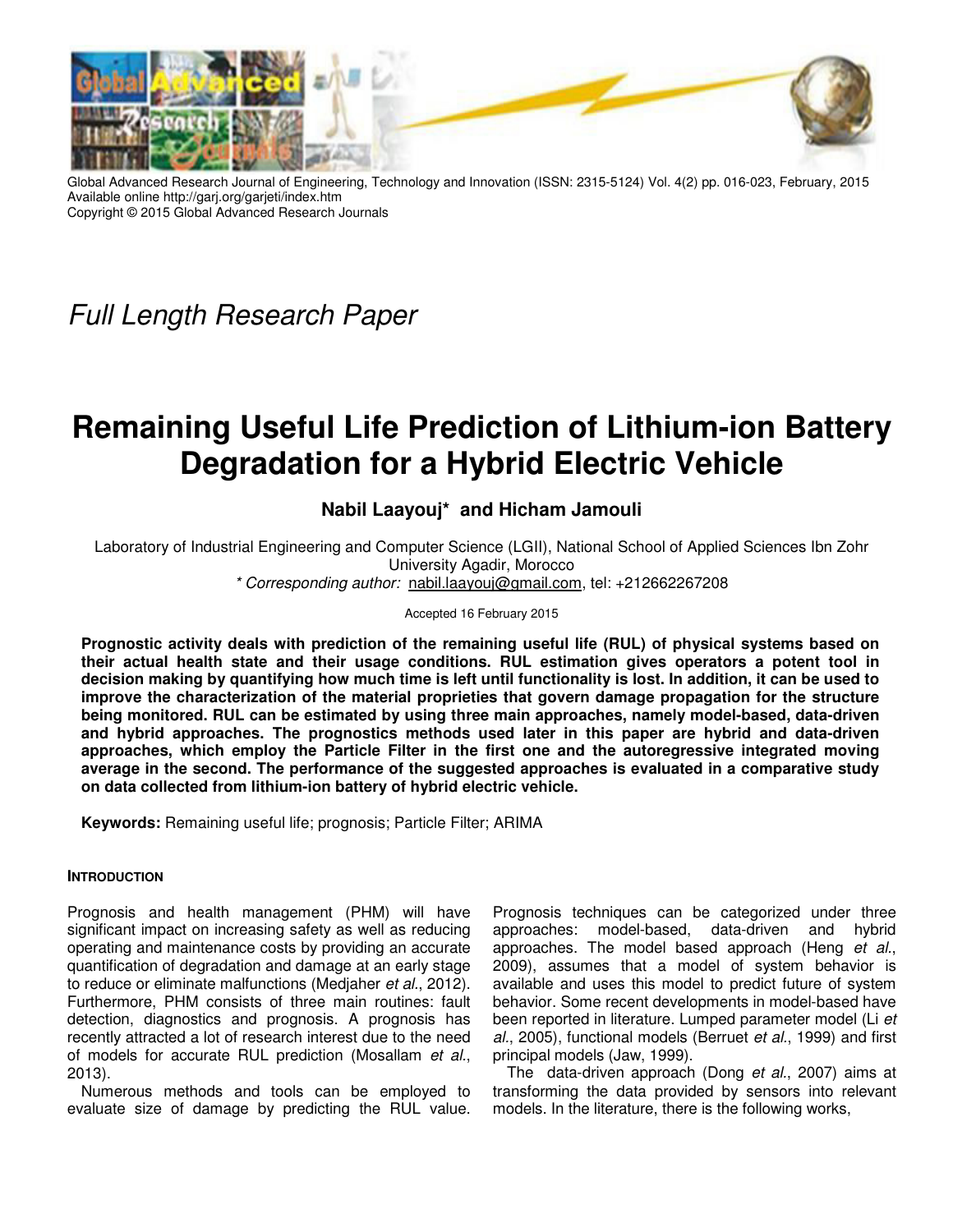Relevance vector machine (Tipping, 2000) and neural network (Srivastava *et al.*, 2009). The Hybrid approach (Yan *et al.*, 2007) combines the two approaches cited earlier , and includes Bayesian techniques (Saha *et al.*, 2008; Sheppard *et al.*, 2005).

In this work, we will study two main approaches to predict RUL. The first approach is a hybrid prognosis by using a Particle Filter method, which employs both state dynamic model and a measurement data, the second approach, is a data-driven prognosis based on data collected routinely from condition monitoring devices by using autoregressive integrated moving average model to estimate the system degradation.

This paper is organized as follows. Section 2 contains the descriptions of the approaches at the basis of RUL estimation. In section 3, the results of the application of the methods are presented, and an evaluation of their performance is given. Finally some conclusions on the advantages and limitations of the approaches are given in section 4.

#### **Suggested Predictive Models Based On The Rul Estimation**

#### **Prognosis of degradation and remaining useful life**

The term prognosis is originally used in medicine for the prediction of a course of an illness. But, later on it has been introduced to industry to predict the future state of operation of the equipment concerned and to set an efficient treatment.

The practitioner uses the results of the forecast models to determine the most appropriate treatment. These forecast models based on simple mathematical tools (e.g. decision tree, conditional probability) (Yang *et al.*, 2008) or more sophisticated (e.g. Markov processes, neural networks, genetic algorithms) (Lucas *et al.*, 1999).

As mentioned earlier, the main metric prognosis seeks for the time before failure. Note that the data prognosis are important information that may be used in decision process. For example, they can be used to delay the maintenance interventions, or stop a machine before its future maintenance due to earlier default. We are interested in our study in assessing RUL to have a clear idea about the evolution of the system degradation.

## **Methods of prognosis**

#### **Particle filter for prognosis**

The particle filter method (Arulampalam *et al.*, 2002) is a Monte Carlo technique for the solution of the state estimation problem. The key idea is to represent the required posterior density function by a set of random

samples (particles) with associated weights, and to compute the estimates based on these samples and weights. As the number of samples becomes very large, this Monte Carlo characterization becomes an equivalent representation of the posterior probability function, and the solution approaches the optimal Bayesian estimate.

The application of particle filters to prognosis have been reported in the literature, for example, prediction of lithiumion battery capacity depletion (Saha *et al.*, 2009b), degradation prediction of a thermal processing unit in semiconductor manufacturing (Butler *et al.*, 2010), remaining useful life prediction of a mechanical component subject to fatigue crack growth (Zio *et al.*, 2011), The reported application results have shown that particle filters represent a potentially powerful prognosis tool due to its capability in handling non-linear dynamic systems and non-Gaussian noises using efficient sequential importance sampling (Kong *et al.*, 1994; Ristic *et al.,* 2004) to approximate the future state probability distributions.

## **Particle filter model**

Consider the dynamic system described by the following discrete time model (Zio *et al.*, 2011):

$$
x_k = f_k(x_{k-1}, v_k)
$$
  
\n
$$
z_k = h_k(x_k, a_k)
$$
\n(1)  
\n(2)

Where:

 $f_{\scriptscriptstyle{k}}^{}$  : is the state transition function (damage model)

 $v_k$ : is state noise vector of known distribution

 $h_{\!\scriptscriptstyle k}^{\phantom i}$  : is the measurement function

 $\textit{\textbf{u}}_{\textit{k}}^{\textit{k}}$  : is the measurement noise vector

The goal of tracking is to recursively estimate  $x_k$  by using the set of all available measurements  $z_{1:k} = (z_1, ..., z_k)$  up to time k, and to create a conditional state PDF (probability density function). like any Bayesian estimation two steps are employed: prediction and update.

In the prediction step, we consider that the PDF  $p\langle x_{k-1} | z_{1:k-1} \rangle$  previous state estimate at time  $k-1$  and the process model (1) both are used to obtain the prior PDF of the state at time  $k$  as shown in Chapman-Kolmogorov equation.

$$
p\langle x_k | z_{1:k-1} \rangle = \int p\langle x_k | x_{k-1} \rangle p\langle x_{k-1} | z_{1:k-1} \rangle dx_{k-1}
$$
 (3)

In the update step, at time  $k$ , a measurement  $z_k$ becomes available from the likelihood defined by the measurement model (2) is used to update the prior distribution to generate the posterior state PDF via Bayes rule (4).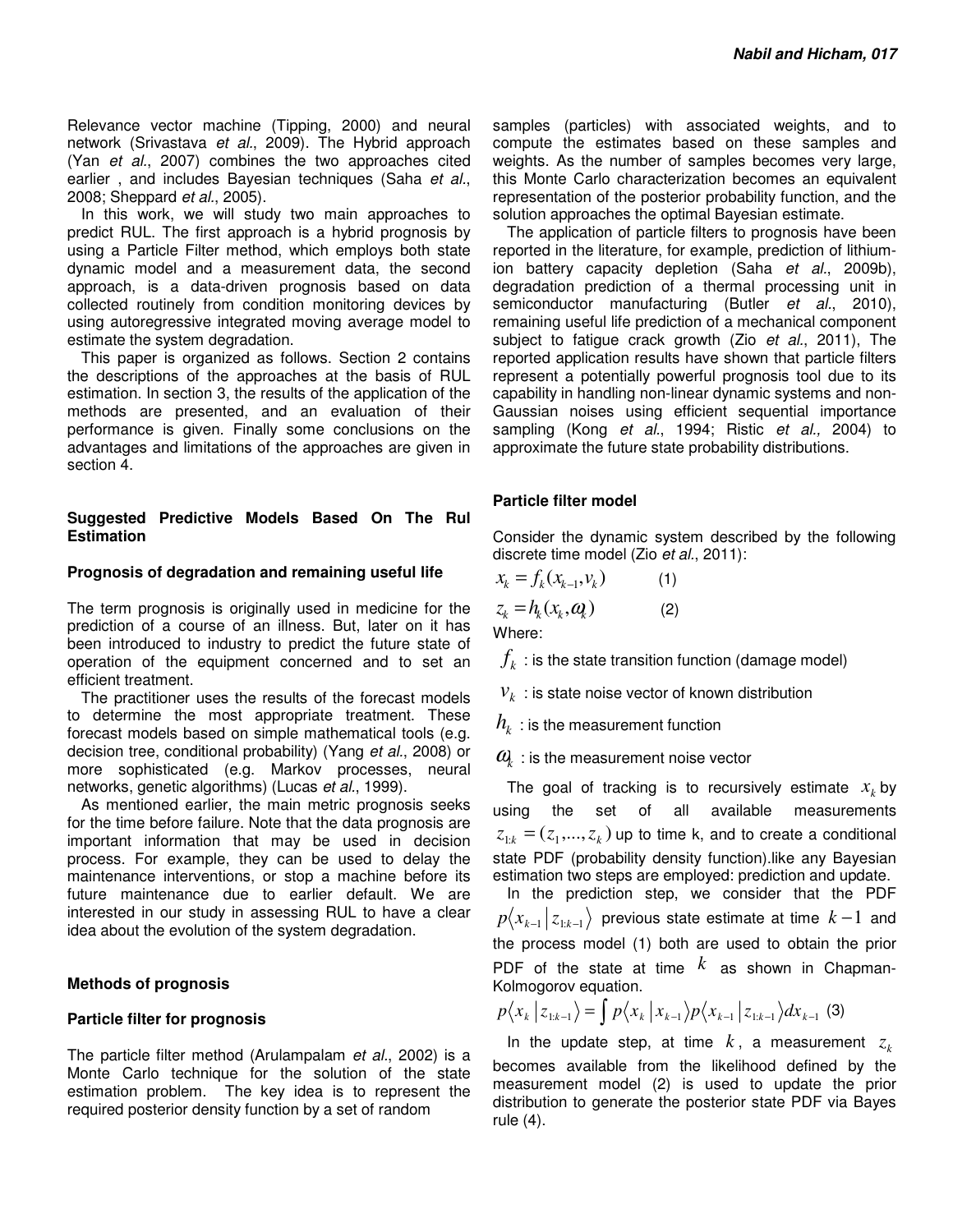

**Figure 1.** illustration of RUL calculation



**Figure 2.** ARIMA prediction Algorithm

$$
p\langle x_k | z_{1:k} \rangle = \frac{p\langle z_k | x_k \rangle p\langle x_k | z_{1:k-1} \rangle}{p\langle z_k | z_{1:k-1} \rangle} \tag{4}
$$

In order to obtaining exact state estimation solutions for Equations (3) and (4) the actual distribution are approximated by a set of samples and their normalized weights. Consider  $\left\{ x_{0:k}^i\, , w_k^i \right\}_{i=1}^{N_S}$ *i*  $x_{0:k}^i$ ,  $w_k^i$   $\int_{i=1}^{N_s}$  a random measure that characterizes the posterior PDF  $p\big\langle x_{_{k}}\,\big|\,z_{_{1:k}}\big\rangle,$  where  $\,x_{0:k}^{i}\,$ and  $w_k^i$  are, respectively a set of support points and associated weights. The weights are normalized such that  $\sum_{i} w_{k}^{i} = 1$ . Then, the posterior density at time *k* is approximated (Arulampalam *et al.*, 2002) as

$$
p\langle x_k | z_{1:k} \rangle \approx \sum_{i=1}^{N_s} w_k^i \delta(x_{0:k} - x_{0:k}^i)
$$
 (5)

The weight process based on importance sampling (Arulampalam *et al.*, 2002), such that the weight update equation is given by

$$
w_k^i \propto w_{k-1}^i \frac{p\left\langle z_k \left| x_k^i \right\rangle p\left\langle x_k^i \left| x_{k-1}^i \right\rangle \right.}{\pi\left\langle x_k^i \left| x_{0:k-1}^i z_{1:k} \right\rangle} \right. \tag{6}
$$

When  $N_s \to \infty$  the importance density function  $\pi\langle x_{k} | x_{0:k-1}z_{1:k} \rangle$  can be approximated by the prior PDF  $p\langle x_k | x_{k-1} \rangle$ , and weight becomes (Ristic et al., 2004) *i*  $k \mid \mathcal{X}_k$ *i k*  $w_k^i \propto w_{k-1}^i p \langle z_k | x_k^i \rangle$  (7)

Another problem arises is the Degeneracy phenomenon, where after a few iterations, all but one particle will have negligible weight. This degeneracy explains that a large number of updating particles is around zero. To overcome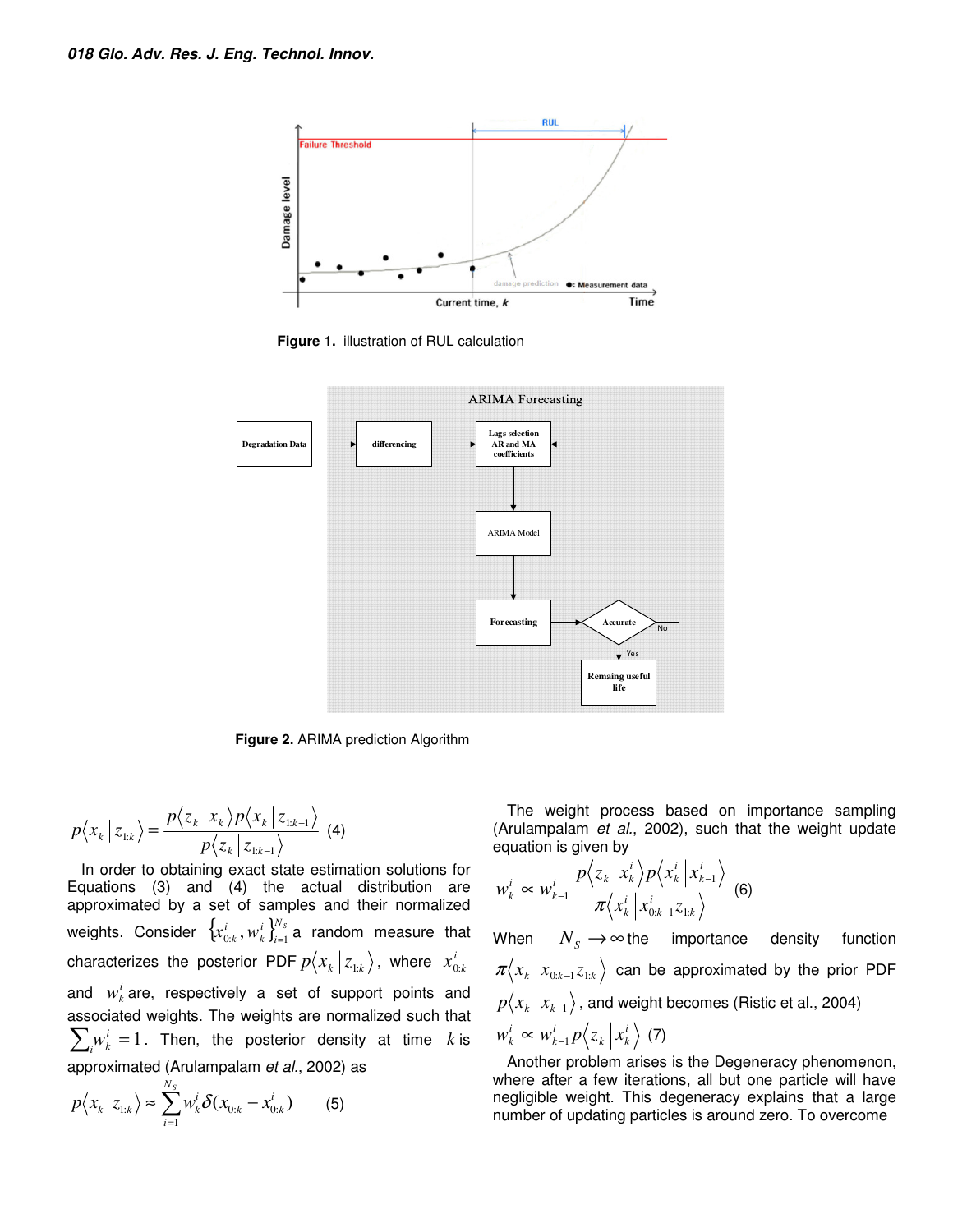

**Figure 3.** Plan of Hybrid Electric vehicle

**Table 1.** Data of degradation

| Time $(T)$ | Intial, | -     |       |       |       |
|------------|---------|-------|-------|-------|-------|
| $C/1$ (Ah) | .000    | 0.981 | 0.859 | 0.811 | 0.788 |
| Time(T)    |         |       |       |       | 10    |
| $C/1$ (Ah) | 0.714   | 0.680 | 0.612 | 0.56  | 0.568 |



**Figure 4.** Trajectory of degradation for the cell of battery pack using Particle Filter

this problem, considering resampling procedure (Gordon *et al.*, 1993) at each step, we assign *S k N*  $w_{k-1} = \frac{1}{N}$  for all the

particle weights so we have

*i*  $k \mid \mathcal{X}_k$  $w_k^i \propto p \langle z_k | x_k^i \rangle$  (8)

To implement SIR (sequential importance resampling) filter as in (7) and (8) we need to know process model, measurements and noise model and likelihood function  $p\langle z_k | x_k$ 

#### **RUL Prediction using Particle Filter**

Once the estimated parameter is obtained, the future damage state and RUL can be predicted by progressing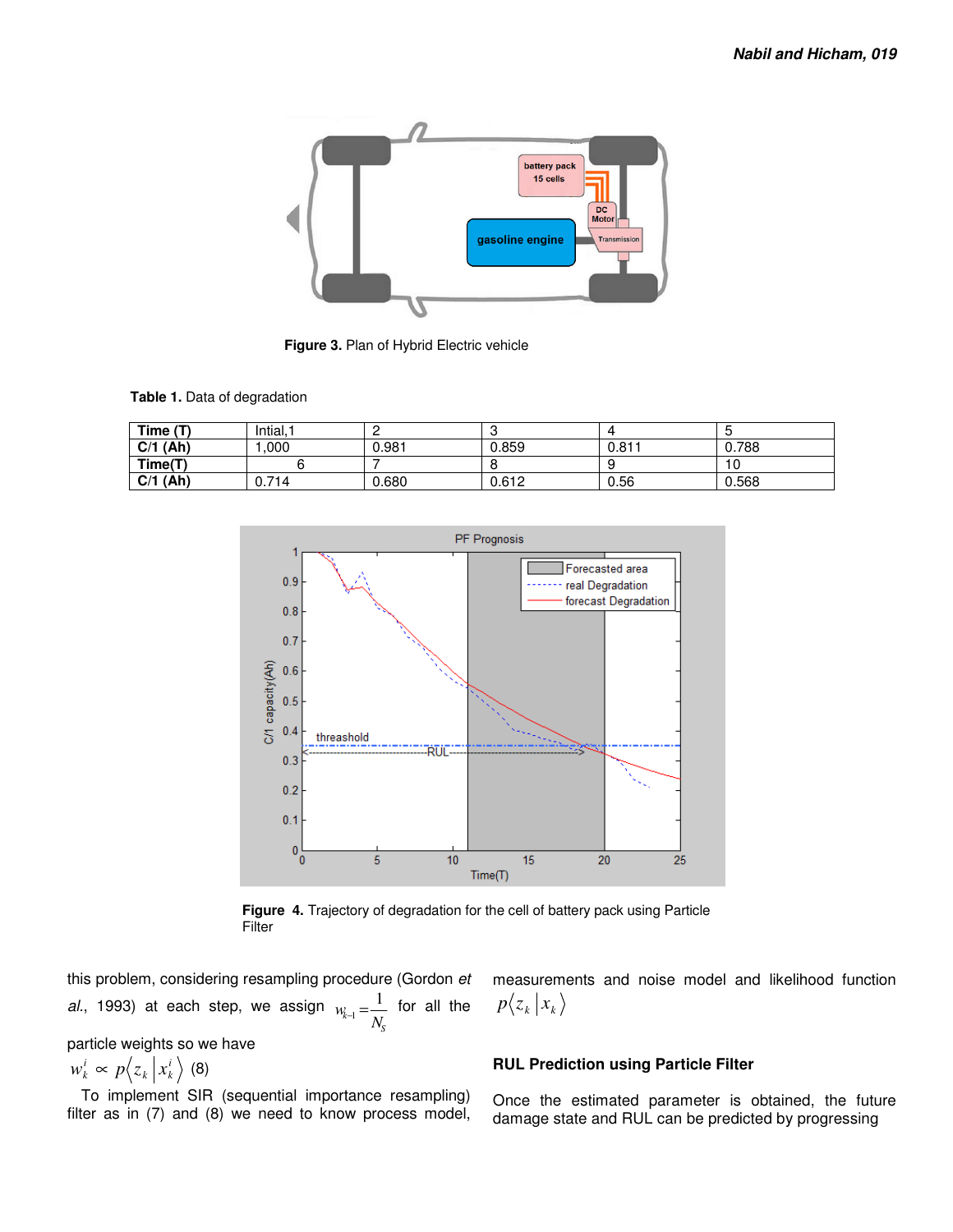

**Figure 5**. Trajectory of degradation for the cell of battery pack using ARIMA model

**Table 2**. MASE and RMSE measurement of the cell prognosis

| predictive approach | <b>Particle Filter</b> | <b>ARIMA model</b> |
|---------------------|------------------------|--------------------|
| MASE                | 0.7345                 | 2.6163             |
| <b>RMSE</b>         | 0.0253                 | 0.0719             |

the damage state until it reaches the threshold (figure (1)). The PDF curve represent the progress of damage state until it reaches the threshold. The distribution of RUL can be obtained by subtracting this PDF from the threshold

#### **ARIMA model for prognosis**

One of the important and widely used time series model is the autoregressive integrated moving average (ARIMA) model, which is a generalization of ARMA model. These models are fitted to time series data to predict future points in the series (forecasting). Many works around ARIMA model have been developed. Among these mechanical deterioration prognosis (Guclu *et al.*, 2010; Kosasih *et al.*, 2014) and economic forecasts (Andreica *et al.*, 2009; Zhang, 2003). In our study, we will use the ARIMA model to predict degradation by computing RUL.

#### **ARIMA forecasting method**

ARIMA is a forecasting technique, noted as ARIMA (p,d,q), the general model was introduced by Box and Jenkins

(George, 1994) and is a method which allows both autoregressive (AR) and moving average (MA) also, it explicitly includes differencing in the formulation of the model. Where, *p* and *q* are, respectively autoregressive parameter and moving average parameter, while *d* is the number of non-seasonal differences. The autoregressive part of the model of order *p* is written:

$$
x_t = c + \sum_{i=1}^p \phi_i x_{t-i} + \varepsilon_t \quad (9)
$$

Where  $x_i$  is a stationary series,  $x_{t-i}$  represents lag  $^{\textit{i}}$  of  $x_t$  , the  $\phi_i$  ,  $i = 1,...,\;p$  are the parameters of the model, c is a constant and  $\mathcal{E}_t$  is a white noise. The moving average part of the model of order *q* is written:

$$
x_{t} = \mu + \sum_{i=1}^{q} \theta_{i} \varepsilon_{t-i} + \varepsilon_{t} \qquad (10)
$$

Where the  $\theta_i$ ,  $i=1,...,q$  are the parameters of the model,  $\mu$  is the expectation of  $x<sub>t</sub>$ . It is often assumed to equal zero. And the  $\mathcal{E}_{t}$ ,  $\mathcal{E}_{t-1}$ ,...,  $\mathcal{E}_{t-q}$  are white noise error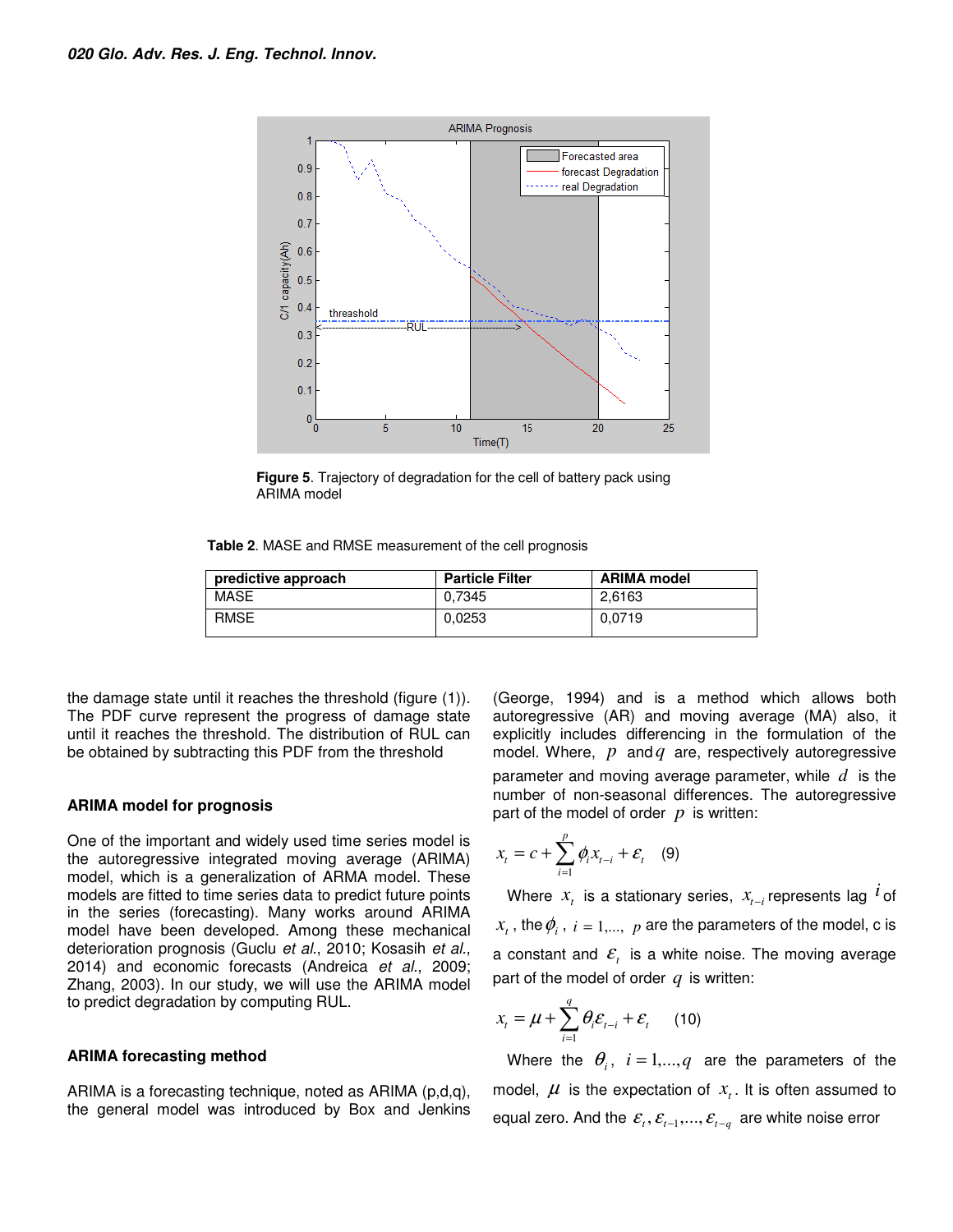terms. After an initial differencing step (corresponding to the integrated part of the model) we can present the ARIMA (p,d,q) as ARMA (p,q) process:

$$
x_{t} = c + \varepsilon_{t} + \sum_{i=1}^{p} \phi_{i} x_{t-i} + \sum_{i=1}^{q} \theta_{i} \varepsilon_{t-i} \quad (11)
$$

The estimation of the ARIMA model corresponding to some learning data is done through the Box and Jenkins methods (George, 1994). A procedure of the forecasting can be summarized as:

1) Check stationary: If the data is not stationary, it needs to be transformed into stationary data using the differencing technique.

2) Identification: specify the appropriate number of autoregressive terms, p, and moving average terms, q from the autocorrelation function (acf) and partial autocorrelation function (pacf) correlograms.

3) Forecasting: Based on the forecasting model, multi-step-ahead prediction is then conducted to forecast the final failure time.

4) Verification: If the predictions result in an unexpected trend, repeat step 2 and step 3 until the model fits the historical data well enough.

#### **RUL estimation using ARIMA**

Prediction of lifetime using ARIMA can be expressed in two parts: construction of model and prediction of state. In the first step, we construct the corresponding coefficients (differencing, autoregressive and moving average terms) and we obtain an ARIMA model. Next step, when the model is built, a sample is selected to be estimated. Remaining Useful Life (RUL) is defined as the number of predictions from current state until the failure states reached the threshold. The following figure (2) shows the forecasting method for RUL estimation.

## **RESULTS AND DISCUSSION**

#### **Illustrative example**

An electric car is powered by an electric motor instead of a gasoline or diesel engine. The electric car (also known as electric vehicle EV) uses energy stored in its battery (or series of batteries), which are recharged by different sources. There are a variety of electric vehicles available in the world, among these HEV (hybrid electric vehicle), the PHEV (plug-in hybrid electric vehicle) and BEV (battery electric vehicle).

We have oriented our work towards the HEV, where a small battery is placed on board, when the vehicle brakes, the energy is stored in the battery and that energy can, later; be used to power the electric motor which assists the gasoline engine. HEV typically provides better fuel

economy than similar conventional vehicles; this is why it is necessary to develop a prognosis of battery degradation, in order to ensure a proper functionality.

The cell (or battery) studied in this work (Smith *et al.*, 2012) is a lithium-ion with 1Ah capacity and 3.75 V. the cell is part of a battery pack (Battery pack= 15 cells), which is used to collect and distribute electric power (direct current power), mainly to the electrical drive. We use the 25°C as the baseline for measurement. A simple form of the empirical degradation model is expressed by an exponential growth model as follows (Saha *et al.*, 2009a).  $\lambda = a \exp(-bt)$  (12)

Where a, b are model parameters, t is the time, and  $\lambda$ is internal cell performance, such as electrolyte resistance  $R_{\rm\scriptscriptstyle E}$ or transfer resistance $R_{CT}$ . The internal cell performance is observed instead of capacity. Additionally there is a relationship between  $R_E + R_{CT}$  and  $C/1$ capacity;  $R_E + R_{CT}$  is inversely proportional to the  $C/1$ . Also the observed data are assumed to be given as a  $C/1$ capacity. The threshold for fault declaration is chosen to be 0,35.

#### **RUL estimation**

The particle filter uses the exponential growth model (12) to obtain the prior PDF (1). The measurement and process noise variance  $\omega_k$  and  $v_k$  respectively were modeled as Gaussian densities. In Particle Filter *a* and *b* are incorporated as internal cell parameters  $\ R_E$  and  $R_{CT}$  . The values of *a* and *b* in the actual state are used as initial estimates. Then, the resampling of particles is applied in each iteration to solve the degeneracy problem. The predictions are progressed until it reaches the threshold to get the RUL.

ARIMA (p,d,q) model use simply the measurement data of capacity to predict the future degradation. In our case, the data are roughly exponential in nature; d is chosen to be 2 in order to remove the non-stationarity, both p and q are chosen to be 1. The capacity data measurement at every 100 charge/discharge cycles are given in Table 1, where 1T=100 charge/discharge cycles.

The figure (4) show the real and the estimated values of the cell degradation using Particle Filter. Although the predicted results are close to the real values throughout the prediction area. In figure (5) the estimated data of the cell degradation obtained by ARIMA model are far off the real values after T=15.

The performance of the both methods have been evaluated by the mean absolute scaled error (MASE) (Hyndman *et al.*, 2006) and Root Mean Square Error (RMSE).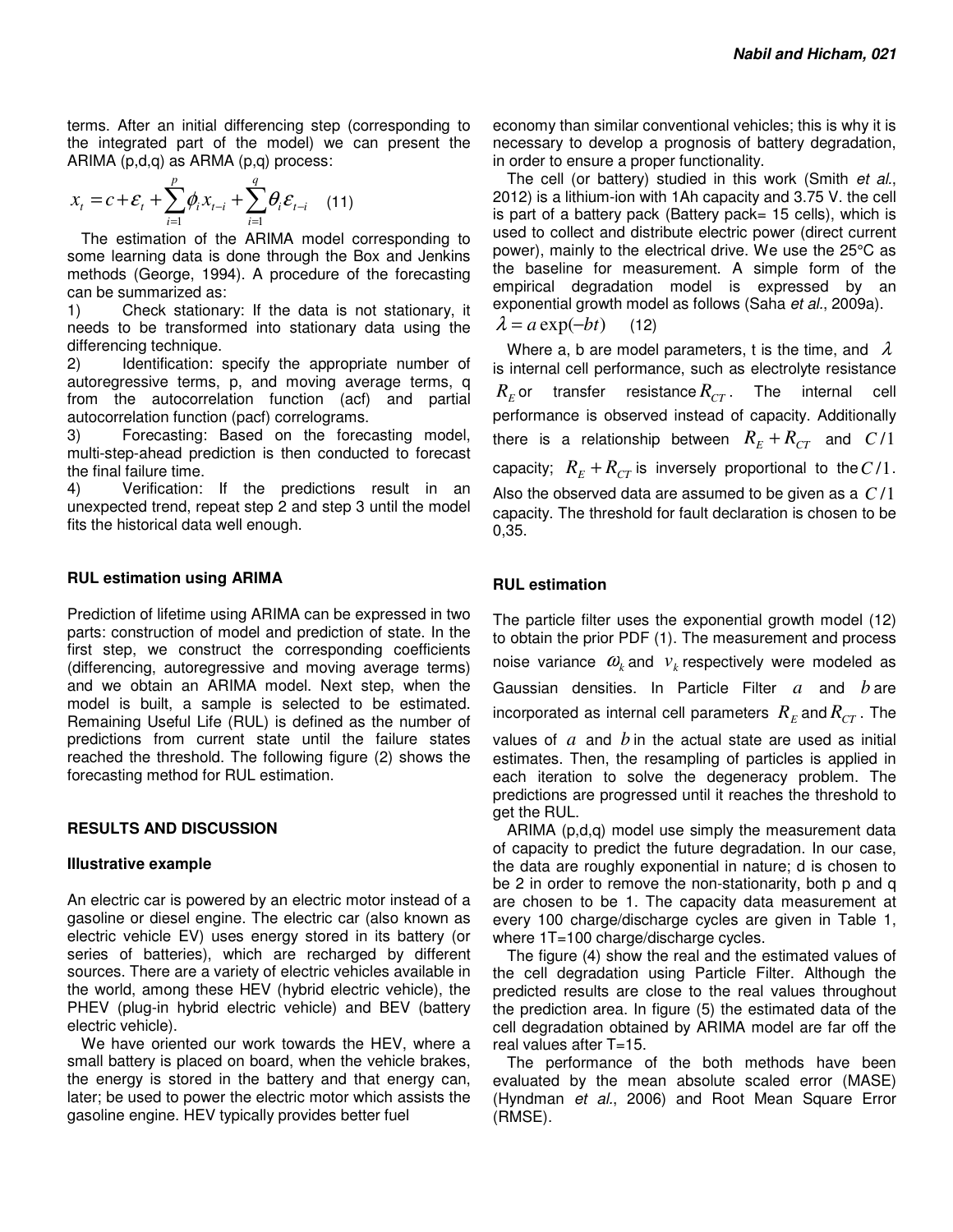Definition of MASE:

A scaled error is defined as

$$
q_{k} = \frac{Y_{k} - \hat{Y}_{k}}{\frac{1}{N - 1} \sum_{i=2}^{N} |Y_{i} - Y_{i-1}|}
$$
 (13)

Where  $Y$  is the real value of testing cell,  $\hat{Y}$  is the prediction value and N is the number of prediction data set. The mean absolute scaled error is simply

$$
MASE = mean(|q_k|) \qquad (14)
$$

Definition of RMSE:

$$
RMSE = \sqrt{\frac{1}{N} \sum_{t=1}^{N} [Y - \hat{Y}]^{2}}
$$
 (15)

The detail results is shown in Table 2.

From the Table 2, we can find that, the calculation of MASE and RMSE for ARIMA model is superior than the Particle Filter. Consequently, the particle filter is more accuracy than the ARIMA model.

#### **CONCLUSION**

We were interested here in two approaches for health prognostics using particle filter and ARIMA model. The goal in applying these methods is to calculate RUL. In addition, the RUL give us the best idea about the degradation of each system. The results showed that the particle filter was more faithful to the simulated data. We considered different frequencies of inspection for the measurement. This study highlights the value of having a physical failure model to improve the accuracy of results. In contrast, the ARIMA need great possible historical data in order to give proper results without need to physical model. The disadvantage of the particulate filter compared to ARIMA model is the degradation model requirement, which is not always easy in the case of large-scale system, remember that both approaches require a knowledge of a threshold corresponding to the physical system failure to plan the actions of preventive maintenance and expect to benefit from the opportunistic Maintenance. Finally, the obtained result in this paper show that the Particle Filter is more efficient than the ARIMA model.

#### **REFERENCES**

Andreica ME, Cataniciu N, Andreica MI (2009). Econometric and neural network analysis of the labor productivity and average gross earnings indices in the Romanian industry. *Proceedings of the 10th WSEAS International Conference on Mathematics and Computers in Business and Economics (MCBE)(ISBN: 978-960-474-063-5/ISSN: 1790-5109)*. 106-111.

- Arulampalam MS, Maskell S, Gordon N, Clapp T (2002). A tutorial on particle filters for online nonlinear/non-Gaussian Bayesian tracking. *Signal Processing, IEEE Transactions on*. 50(2): 174-188.
- Berruet P, Toguyeni A, Craye E (1999). Structural and functional approach for dependability in FMS. *Systems, Man, and Cybernetics, 1999. IEEE SMC'99 Conference Proceedings. 1999 IEEE International Conference on*. 4: 486-491.
- Butler S, Ringwood J (2010). Particle filters for remaining useful life estimation of abatement equipment used in semiconductor manufacturing. *Control and Fault-Tolerant Systems (SysTol), 2010 Conference on*. 436-441.
- Dong M, He D (2007). A segmental hidden semi-Markov model (HSMM) based diagnostics and prognostics framework and methodology. *Mechanical Systems and Signal Processing*. 21(5): 2248-2266.
- George B (1994). *Time Series Analysis: Forecasting & Control, 3/e*. edn. Pearson Education India.
- Gordon NJ, Salmond DJ, Smith AF (1993). Novel approach to nonlinear/non-Gaussian Bayesian state estimation. *IEE Proceedings F (Radar and Signal Processing)*. 140(2): 107-113.
- Guclu A, Yılboga H, Eker OF, Camci F, Jennions I (2010). Prognostics with Autoregressive Moving Average for Railway Turnouts. *Annual Conference of Prognostics*.
- Heng A, Tan AC, Mathew J, Montgomery N, Banjevic D, Jardine AK (2009). Intelligent condition-based prediction of machinery reliability. *Mechanical Systems and Signal Processing*. 23(5): 1600-1614.
- Hyndman RJ, Koehler AB (2006). Another look at measures of forecast accuracy. *International journal of forecasting*. 22(4): 679-688.
- Jaw LC (1999). Neural networks for model-based prognostics. *Aerospace Conference, 1999. Proceedings. 1999 IEEE*. 3: 21-28.
- Kong A, Liu JS, Wong WH (1994). Sequential imputations and Bayesian missing data problems. *Journal of the American statistical association*. 89(425): 278-288.
- Kosasih B, Caesarendra W, Tieu K, Widodo A, Moodie CA, Tieu AK (2014). Degradation trend estimation and prognosis of large low speed slewing bearing lifetime. *Applied Mechanics and Materials*. 493: 343- 348.
- Li CJ, Lee H (2005). Gear fatigue crack prognosis using embedded model, gear dynamic model and fracture mechanics. *Mechanical systems and signal processing*. 19(4): 836-846.
- Lucas PJ, Abu-Hanna A (1999). Prognostic methods in medicine. *Artificial Intelligence in Medicine*. 15(2): 105-119.
- Medjaher K, Tobon-Mejia, Zerhouni N (2012). Remaining useful life estimation of critical components with application to bearings. *Reliability, IEEE Transactions on*. 61(2): 292-302.
- Mosallam A, Medjaher K, Zerhouni N (2013). Bayesian approach for remaining useful life prediction. *Chemical Engineering Transactions*. 33: 139-144.
- Ristic B, Arulampalam S, and Gordon N (2004). Beyond the Kalman Filter: Particle Filters for Tracking Applications. Artech House.
- Saha B, Goebel K (2008). Uncertainty management for diagnostics and prognostics of batteries using Bayesian techniques. *Aerospace Conference, 2008 IEEE*. 1-8.
- Saha B, Goebel K, Christophersen J (2009a). Comparison of prognostic algorithms for estimating remaining useful life of batteries. *Transactions of the Institute of Measurement and Control*.
- Saha B, Goebel K, Poll S, Christophersen J (2009b). Prognostics methods for battery health monitoring using a Bayesian framework. *Instrumentation and Measurement, IEEE Transactions on*. 58(2): 291- 296.
- Sheppard JW, Kaufman MA (2005). Bayesian diagnosis and prognosis using instrument uncertainty. *Autotestcon, 2005. IEEE*. 417-423.
- Smith K, Earleywine M, Wood E, Neubauer J, Pesaran A (2012). *Comparison of plug-in hybrid electric vehicle battery life across geographies and drive cycles*. SAE Technical Paper.
- Srivastava AN, Das S (2009). Detection and prognostics on lowdimensional systems. *Systems, Man, and Cybernetics, Part C: Applications and Reviews, IEEE Transactions on*. 39(1): 44-54.
- Tipping ME (2000). The Relevance Vector Machine. In S. A. Solla, T K Leen, and Müller KR. (Eds.), Advances in Neural Information